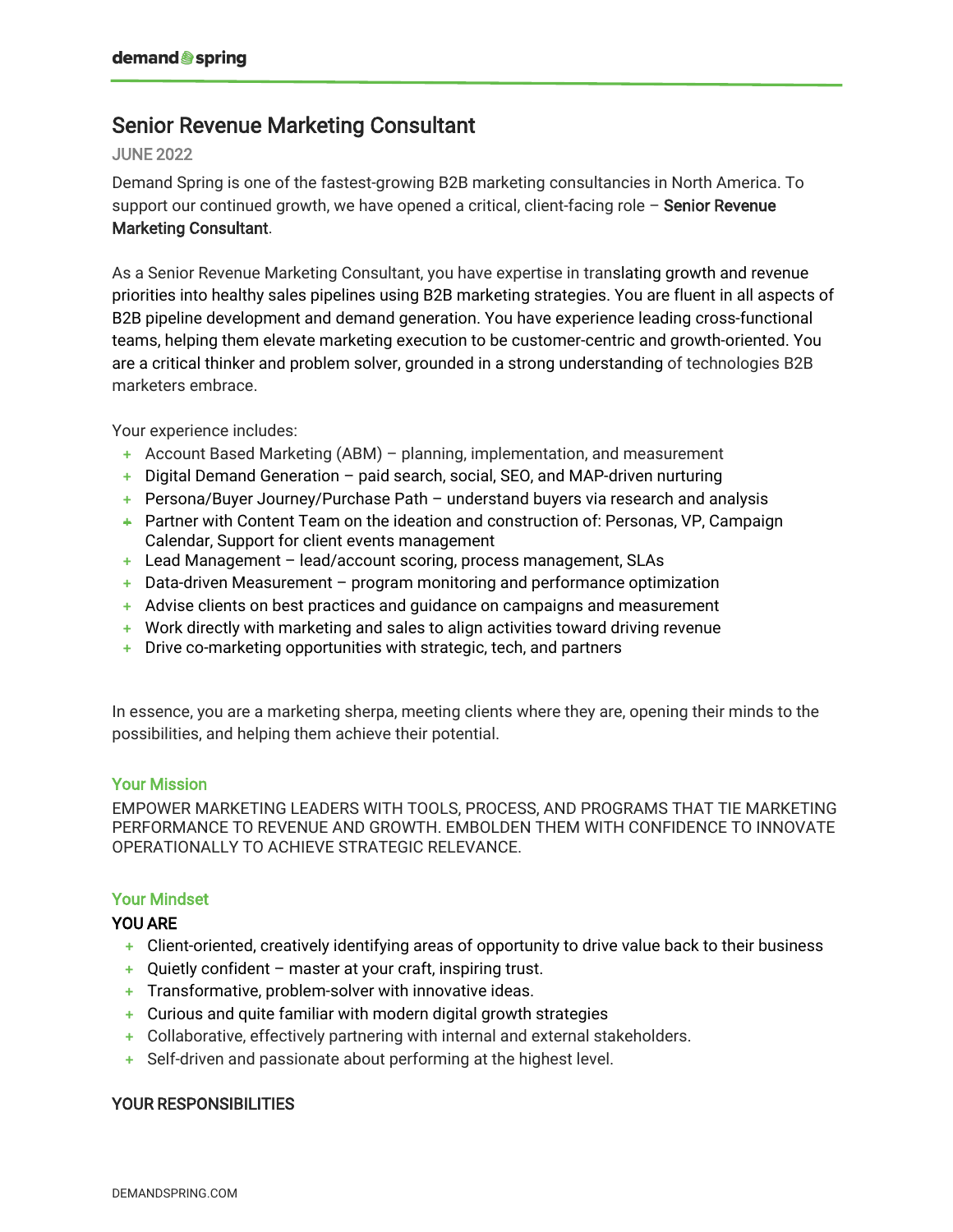- **+** Support Demand Spring Business Development: You will support client pitches in the areas you excel to create new business opportunities and expand relationships with current clients.
- **+** Manage Strategic Engagements: You will be the point person for strategy during projects and will work directly with clients to understand their goals and the optimal path to success. You will run client meetings, including discovery workshops and status updates, and you will liaise with internal stakeholders to keep projects on track. For the accounts you are assigned, you will be responsible for knowing their business priorities, challenges, organizational structure, and tasked with developing trusting relationships with key stakeholders.
- **Manage Associate Consultants:** You will likely manage 2-3 associates and will assign, oversee, and QA project tasks. You will participate in the learning and development of your team members through client-focused working sessions and via task support where needed.
- **Design Program Blueprints:** Working with clients, you will design all aspects of B2B marketing programs. You will be responsible for delivering program blueprints that detail the what, the how, and the impact of people, process, system, data, and content as they relate to the program.
- **+** Implement Client Programs: From a strategy perspective, you will support program implementation by leading client conversations and acting as the expert resource when problem solving with the team.
- **+** Manage Program Optimization: Post program-implementation, you will be responsible for interpreting performance data to help optimize program operations and improve revenue performance.

### Your Qualifications

AS A SENIOR REVENUE MARKETING CONSULTANT, YOU ARE WORKING WITH SOME OF THE WORLD'S TOP BRANDS, HELPING THEIR MARKETING TEAMS DRIVE REVENUE AND GRWOTH INITIATIVES.

## HERE ARE SOME OF YOUR SKILLS AND ATTRIBUTES

- **+** You are a problem solver who brings fresh, original thinking to client problems.
- **+** You have a glass half-full approach. You are unfazed by issues, persevering to find answers.
- **+** You like people. They like you. You work well together.
- **+** You speak well articulating your ideas, insights, and solutions clearly to our customers.
- **+** You like technology and you are in the know with the latest MarTech innovations.
- **+** You have plenty of experience orchestrating technology implementations.
- **+** You have a university degree, college diploma, or equivalent work experience.
- **+** You are organized, with an ability to manage multiple project elements at once.
- **+** You have a thirst for life in general, with personal passions we like well-rounded people!

### What We Offer

WE TAKE WHAT WE OFFER YOU SERIOUSLY! HERE'S WHAT WE STRIVE TO PROVIDE FOR YOU: